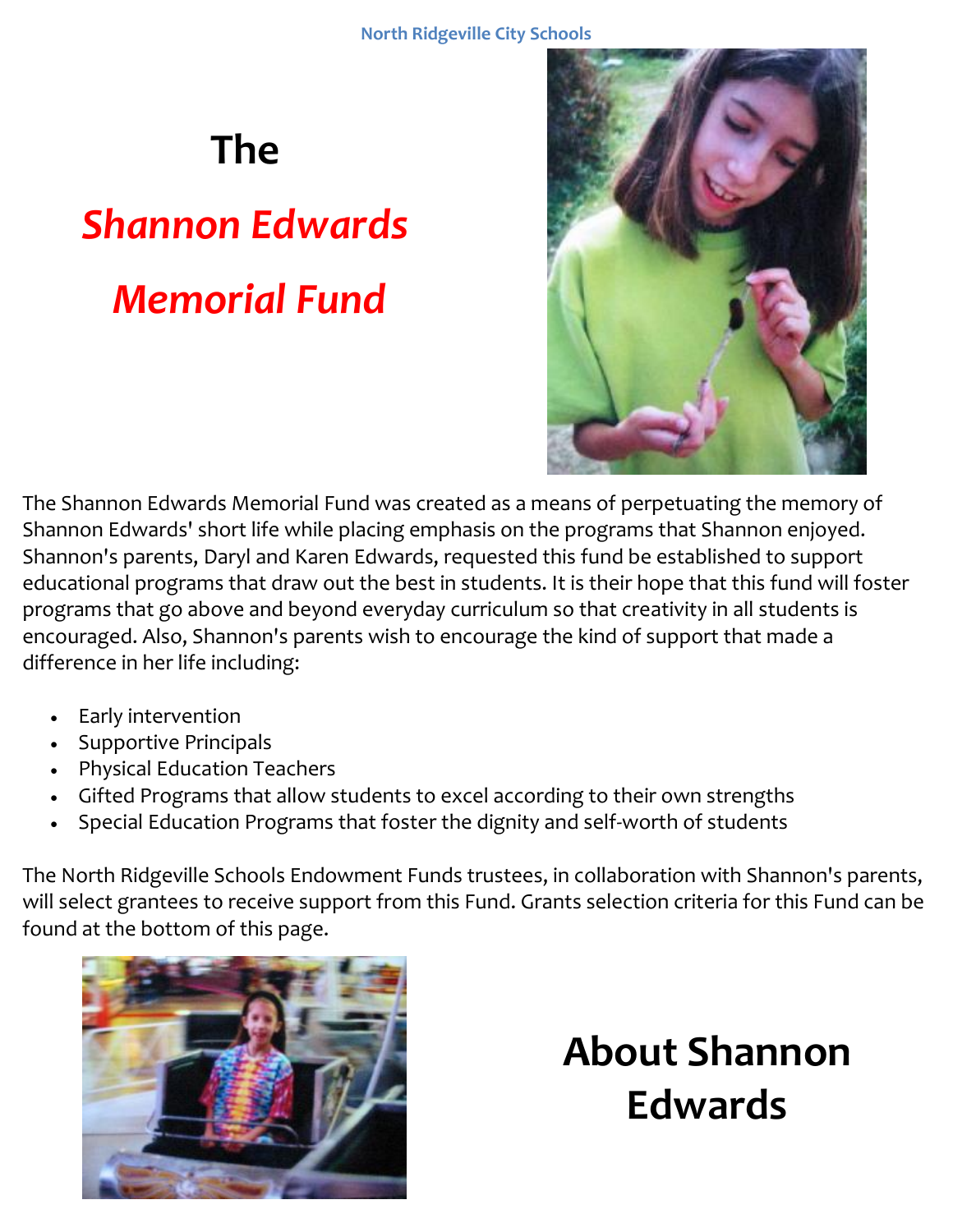Shannon Edwards was a creative gifted spirit, a talented artist and writer, beloved daughter, sister and friend, and, above all, a fun-loving, regular kid. She was born on April 5, 1990, and lived in North Ridgeville most of her life. Her parents met while working at NASA Glenn Research Center, and it was at NASA where Shannon attended daycare and kindergarten.

Shannon was born with a rare neuromuscular disorder called Nemaline Rod Myopathy which prevented her muscles from developing the strength most people have normally. She could not run or jump and had great difficulty with many everyday activities such as climbing stairs. Shannon, however, did not want others to know of her physical challenges and, due to her spunky personality and attitude, most people did not realize she had any problems.

From age 3, Shannon was enrolled in the North Ridgeville Special Education program to help her transition to a school environment. She then attended Wilcox Elementary School in North Ridgeville. Shannon's parents were concerned whether her classmates would accept her, but they soon found that Shannon's amazing magnetism made her instantly popular. One of her teachers recalled how students walking through the classroom would go out of their way to walk by Shannon's desk.

Despite her physical challenges, Shannon studied tap, jazz, and ballet for 5 years and participated in dance recitals.

Shannon was creative and imaginative, and she was constantly drawing and coloring. Shannon developed her own signature dog cartoon and had recently started teaching her friends how to draw it. She planned to be an artist and to raise Beagles when she grew up.

Shannon's proudest moment came as a fourth grader when her book *Millennium Wars* was chosen Book of the Year for the North Ridgeville City Schools Young Author's Program.

Three weeks before her 11th birthday, Shannon suddenly and unexpectedly died of pneumonia. She often suffered from pneumonia during the winter but would blossom again with the warmth of the Spring. This time, it was not meant to be.

#### **Shannon's Legacy**



Shannon's biggest wish was to be a "regular" kid, and thanks to her teachers, friends, family and community, she was able to be just that. Shannon's short life was not an easy one, but it was full of discovery, accomplishment, fun, adventure, and lots of love. She faced her physical and health challenges with grace and dignity and was loved by everyone who knew her.

After Shannon's death, her classmates and teacher at Wilcox Elementary celebrated her 11th birthday and invited Shannon's parents to attend. They sang "Happy Birthday" to her, and in order to send their good wishes to Shannon, they released balloons in her favorite colors of yellow and green into the bright blue sky. As they rose heavenward, the balloons appropriately formed the shape of a heart.